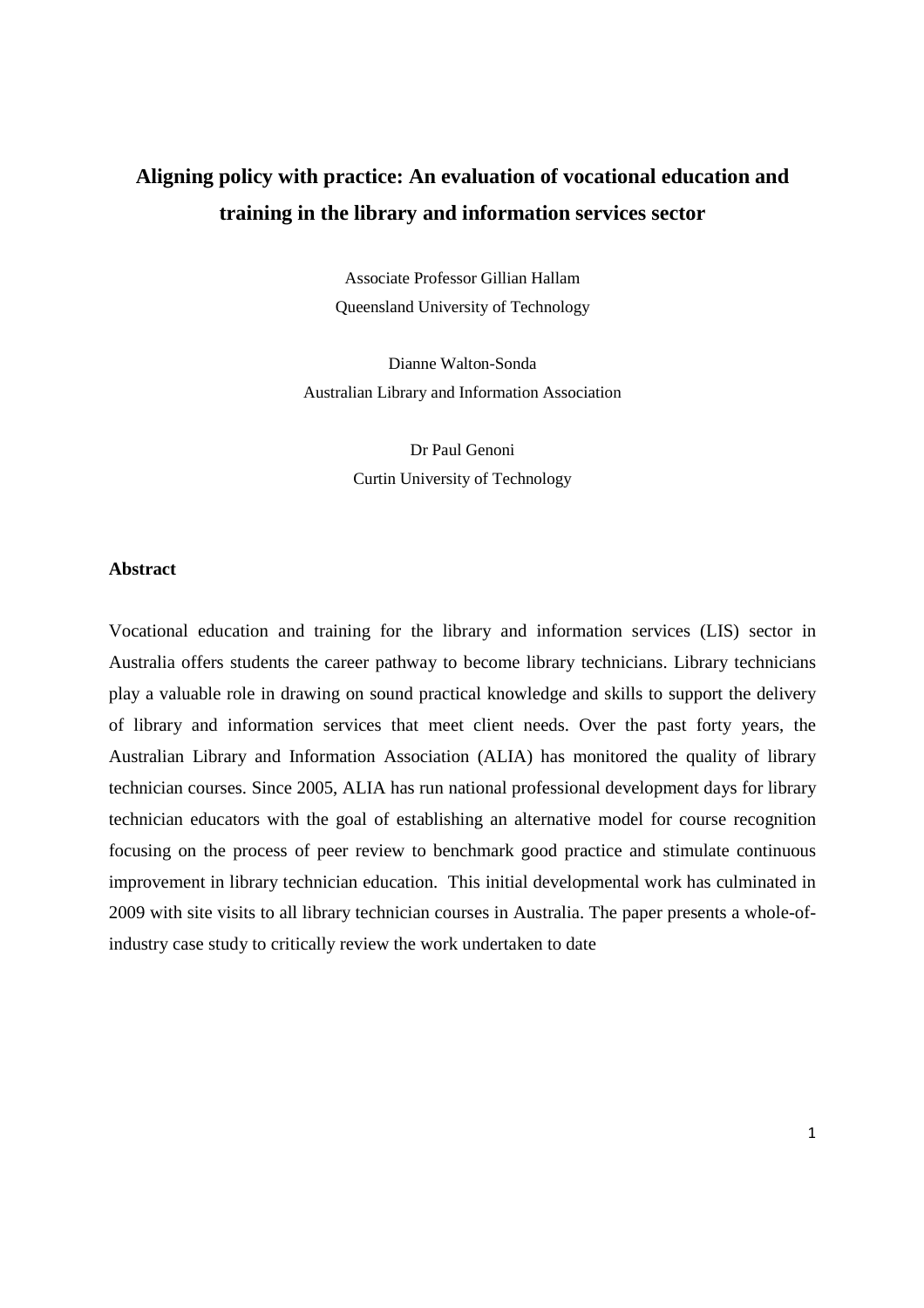## **Introduction**

The Australian Library and Information Association (ALIA) has a keen interest in the quality of the education programs offered at both the professional and paraprofessional levels to develop library and information services (LIS) personnel. Within the vocational education and training (VET) context, the direct involvement of the LIS sector in the development of the Museums and Library and Information Services Training Package (1999)resulted in significant changes that were necessary to address industry concerns about the quality and relevance of the curriculum for library technicians. While the *Australian Quality Teaching Framework (AQTF)* (2007) has subsequently introduced a strong quality assurance dimension within vocational education, ALIA has remained concerned that there should still be appropriate professional scrutiny of the programs, yet without unnecessary duplication of effort or expense.

ALIA acts as the standards body for the library and information profession in Australia, supported by a series of education policies: *Library and information sector: Core knowledge, skills and attributes* (ALIA, 2005a), *Courses in library and information management* (ALIA, 2005b) and *ALIA's role in education of library and information professionals* (ALIA, 2005c) These various policies underpin the philosophies and values of Australian library education, and record the Association's commitment to an ongoing engagement with the administration of both professional and paraprofessional education. ALIA acts as the standards body for the library and information profession, which includes responsibility for the recognition of LIS courses leading to a library and information studies qualification. The recognised courses can be offered at professional (Bachelor) level by universities, or at paraprofessional (Diploma) level by Registered Training Organisations (RTOs), with the latter consisting principally of colleges of Technical and Further Education (TAFE). The course recognition process for the Diploma course is directly linked to the categories of membership of the Association, with library technicians eligible to join the association as members at the paraprofessional level. In the VET sector, course recognition has two goals: to ensure that the vocational institutions and their units, schools, or programs meet appropriate standards of quality and integrity, and to maintain the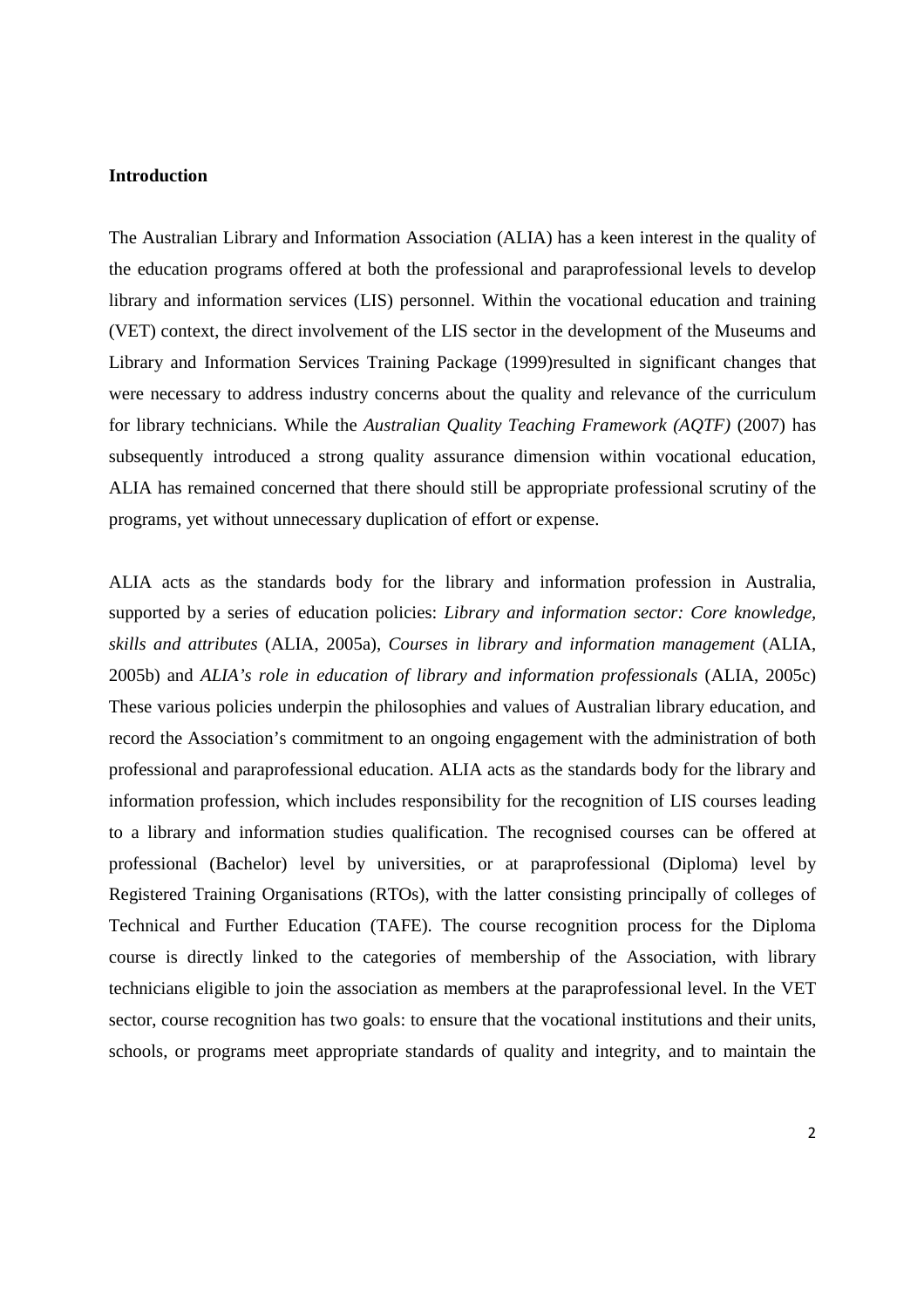quality of education these institutions offer to ensure that students and graduates meet the workforce needs of the sector.

ALIA course recognition aims to foster excellence in the provision of education for the Australian library and information services sector and to ensure that all students undertaking a course experience a quality program, with an appropriate curriculum delivered effectively and supported by the required resources. Courses at library technician level should aim to produce graduates with sound practical information knowledge and skills which enable them to support effectively the delivery of library and information services that meet client information needs and assist them to become information literate.

In recent years ALIA has run national professional development days for library technician educators to explore the opportunities for introducing a model for course recognition which focuses on the process of peer review to benchmark good practice and stimulate continuous improvement in library technician education. This developmental work has culminated in 2009 with site visits to all library technician courses in Australia. These evaluative activities seek to actualize the Association's paraprofessional education policies within the context of contemporary pedagogies, using strategies that encourage collaboration amongst the diverse stakeholders.

## **Historical review of formal recognition of library technician courses**

Discussions regarding the need for formal library technician training took place throughout the 1960s, and the first course for library technicians was established at Box Hill Girls' Technical College (Victoria) in 1970. This course was developed in response to the changing dynamics of the workforce and a shortage of professional librarians (conditions that are echoed in Australia today), with a curriculum that focused on, practical vocational skills as opposed to the more theoretical knowledge covered in librarianship courses. Victoria was the focus of early development and within several years courses had also been established at Prahran and Footscray Technical Colleges, before spreading to other states in the mid 1970s.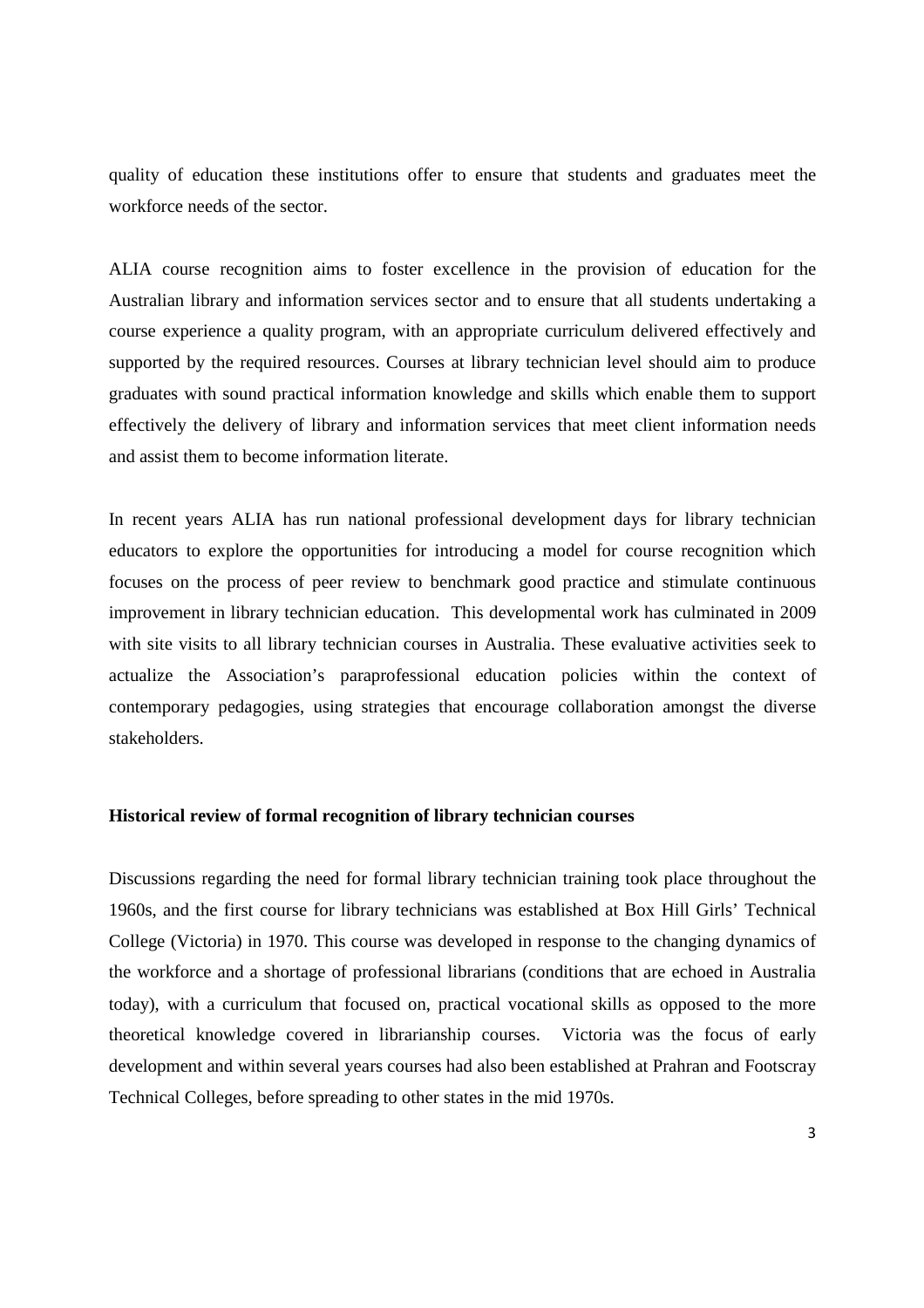These early Victorian courses were managed by the Library Courses (Vocational) Standing Committee reporting to the State Council for Technical Education (Pivec, 1975), and courses in other states were developed and managed by similar authorities. There was concern, however, that the separate development of courses within each state would result in inconsistencies in terms of their curriculum and quality. As Edward Flowers noted, by the mid 1970s:

*Concern was being felt at the undesirable divergences which had developed between library technician courses established in different states, divergences which made it difficult to secure reciprocal acceptance of library technician qualifications between the states, so impeding library technician mobility, and the achievement of satisfactory Australia-wide salary scales and working conditions.* 

(Flowers, 1979, p.371)

Pressure began to build for the then Library Association of Australia (LAA) to take a role in these courses, largely with a view to ensuring a degree of standardisation between states. In a 1975 overview of the early developments in technicians' education Catherine Pivec expressed a hope that the LAA would "...produce for the first time guidelines for standards for courses etc, leading to possible accreditation of courses Australia-wide, so that parity of qualifications interstate will be achieved (Pivec, 1975, p.53).

It was with a view to achieving some standardisation between courses that the Library Courses (Vocational) Standing Committee convened a national workshop in Melbourne in 1976. An outcome of this meeting was the preparation of the *Guidelines for the Education of Library Technicians* (Library Courses, 1976), a first attempt at ensuring a basic degree of consistency between the various courses. It was also suggested at this meeting that "…recognition of courses could be undertaken by the Library Association of Australia, using procedures similar to those already adopted for professional courses" (Ramsay, 1978, p. 137).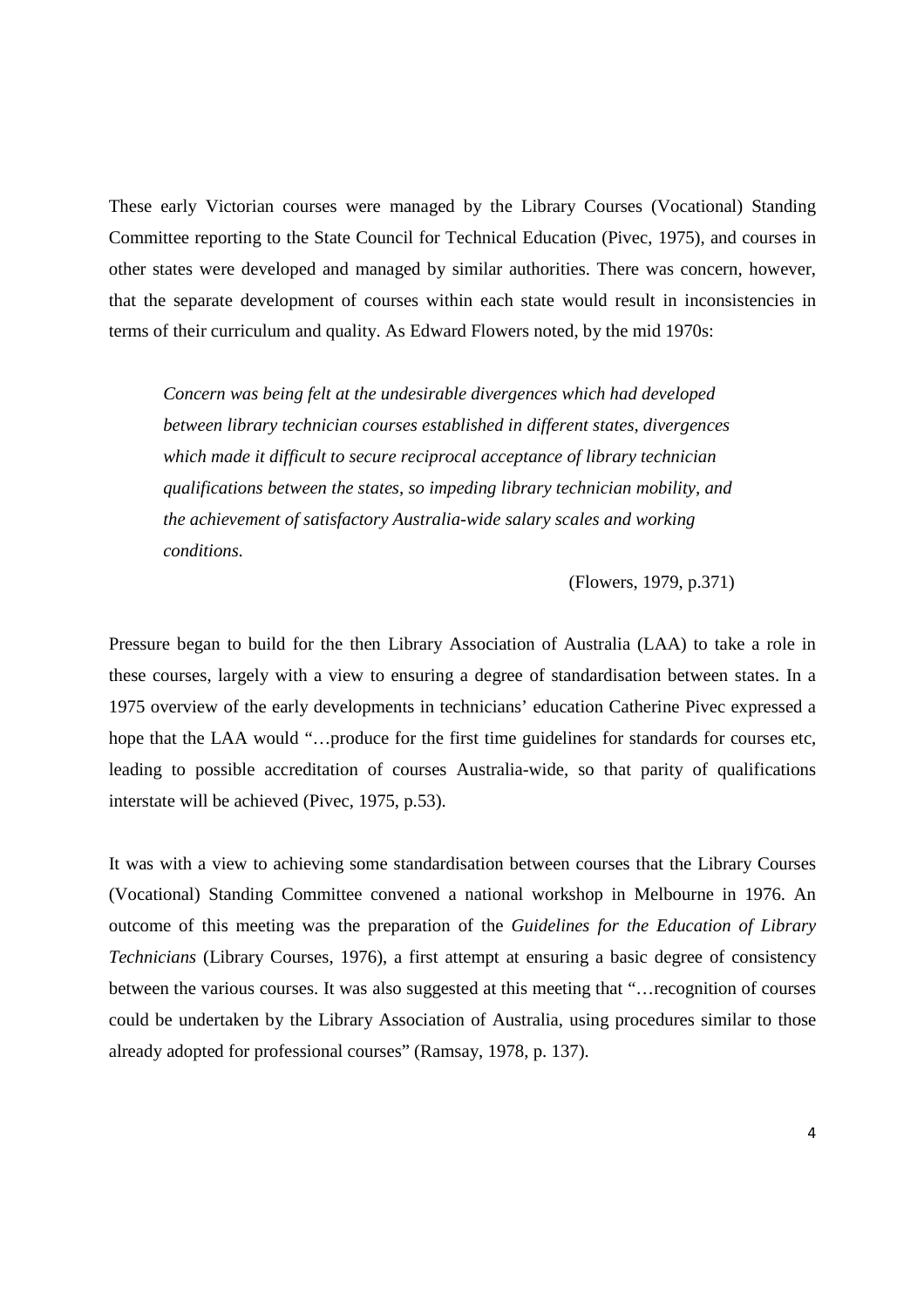Subsequently the Association's Board of Education developed criteria for the recognition of technicians' courses based on recommendations from the 1976 workshop, and in 1977 the Association formalised its *Statement on the Recognition of Library Technician Courses*. The *Statement* was primarily concerned with the 'tasks' for which technician graduates should be prepared by their education rather than attempting to impose a detailed or standardised curriculum. The institutions offering courses for library technicians were subsequently invited to seek recognition of their courses, with Radford noting that "the goal is to persuade employers to appoint as library technicians only those who have completed a course recognised by the Association" (Radford, 1978, p.105). Formal recognition was commenced in 1978, and in the same year the LAA established a category of membership for library technicians.

Over time, Australia has seen up to 18 library technician courses provide vocational education programs. Significant changes were made in the area of education for library technicians and library assistants in 1999, with the development of the new national Museums and Library/Information Services Training Package. The agency responsible for the formulation of the Museums and Library/Information Services Training Package was Cultural Research Education and Training Enterprises Australia (CREATE), supported by considerable industry consultation. In 2004, advice on training for the cultural sector was transferred to Innovation and Business Skills Australia (IBSA) as the relevant industry skills council. As the peak industry body, ALIA has significant input into the design and development of both the original and the revised versions of the training package (ALIA, 2006).

#### **Current issues impacting on course accreditation of paraprofessional LIS programs**

Since 2006, through a program of professional development (PD) days, members of the ALIA education policy committees have met with library technician educators from all States and Territories. These meetings have provided an important forum for technician educators to discuss issues of mutual concern and to share ideas and expertise. They have also allowed the ALIA representatives to discuss with educators the concept of quality teaching and to explore the way forward in terms of the Associations involvement in course recognition. In particular it was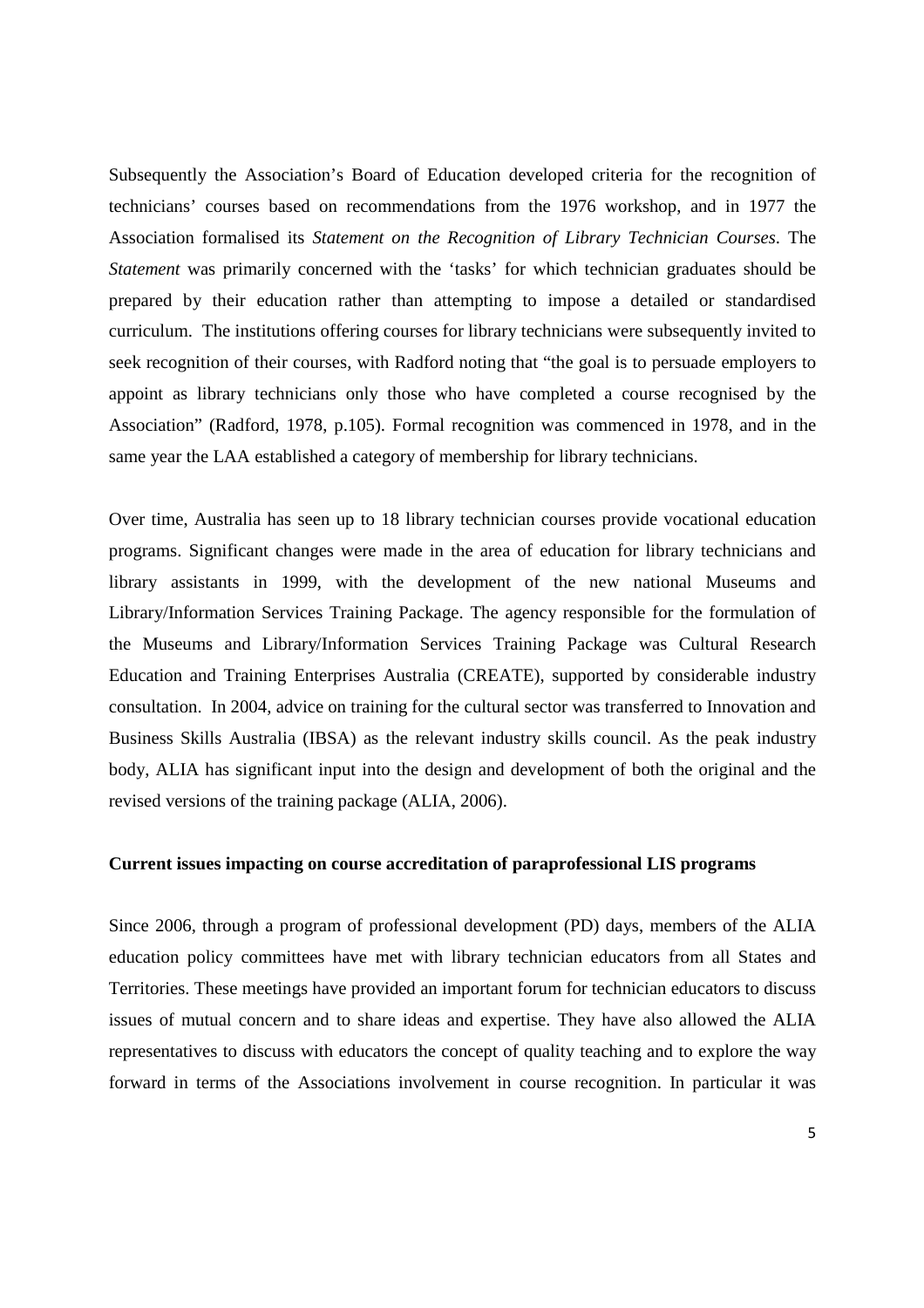hoped that this would facilitate the establishment of an active community of practice that could potentially enhance the quality of library technician education across the country. At the 2008 meeting, the participants worked to develop meaningful and relevant course recognition criteria for library technician courses. While the specifics of the course recognition process are available on the ALIA website (ALIA, 2008), the overarching criteria currently encompass:

- Course design
- Curriculum content
- Assessment
- Staffing
- Resourcing
- Quality assurance mechanisms
- Infrastructure.

A site visit by a panel of educators, employers and ALIA representatives is included in the course recognition activities.

In 2007, the Commonwealth Department of Education, Science and Training (DEST) released a revision of the Australian Quality Training Framework, known as AQTF 2007, as a national set of standards to assure "nationally consistent, high quality training and assessment services for clients of Australia's vocational education and training system" (AQTF, 2007, p.1). The AQTF comprises three components:

- The Essential Standards for Registration
- Standards for State and Territory Registering Bodies
- Excellence Criteria.

AQTF documentation states that the beneficiaries of AQTF 2007 would include both individual learners and, in the wider sense, industry stakeholders, as well as the RTOs themselves and the State-based registering bodies. It is argued that learners will "have equitable access to quality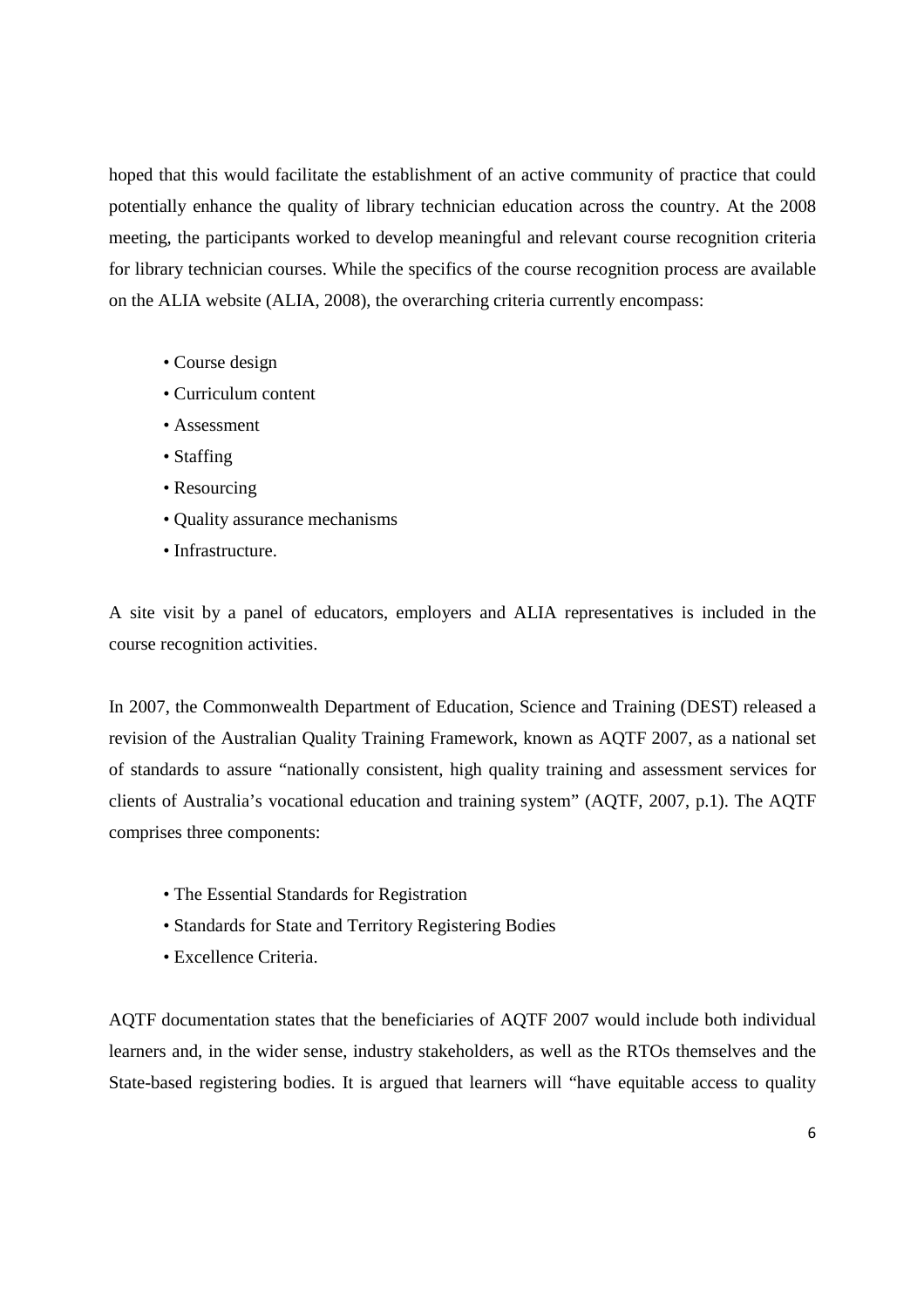training and assessment services tailored to their needs and the learning outcomes they seek", while industry, which would include ALIA and employers, will "have confidence that RTOs are delivering training and assessment services that achieve the skill requirements of nationally recognized qualifications developed by industry" (AQTF, 2007, p.2). Further advice was received in early 2008 indicating that additional quality assurance processe—National Quality Indicators—were to be introduced in the vocational education arena. These National Quality Indicators have the goal of measuring the quality of:

- Learner engagement
- Employer satisfaction
- Competency completion.

It should be noted that these developments inevitably placed a degree of uncertainty on the ALIA course recognition process, as it becomes potentially redundant in an environment that is closely managed by national and state education authorities. In particular the curriculum content is determined by the competency standards of the National Training Package, and the quality assurance process currently being developed within the AQTF 2007 framework monitors the issues of staffing, resourcing, infrastructure and quality assurance mechanisms. Despite the potential for duplication ALIA remains committed to playing an active role in monitoring the education environment. It is the Association's belief that it is the industry/professional body which is best placed to understand the changing needs and circumstances of the LIS workforce, and that it has an obligation to the wider LIS profession to ensure that technician education is appropriately targeted, responsive and delivered.

 Over the past couple of years, therefore, ALIA has sought to work closely with library technician educators to better understand the processes and activities that are mandatory to them as part of the AQTF 2007 framework. ALIA seeks to ensure that the course recognition processes not only avoid unnecessary duplication of effort, but also legitimately meet the fundamental goal "to foster excellence in the provision of education for the Australian library and information services sector and to ensure that all students undertaking a course experience a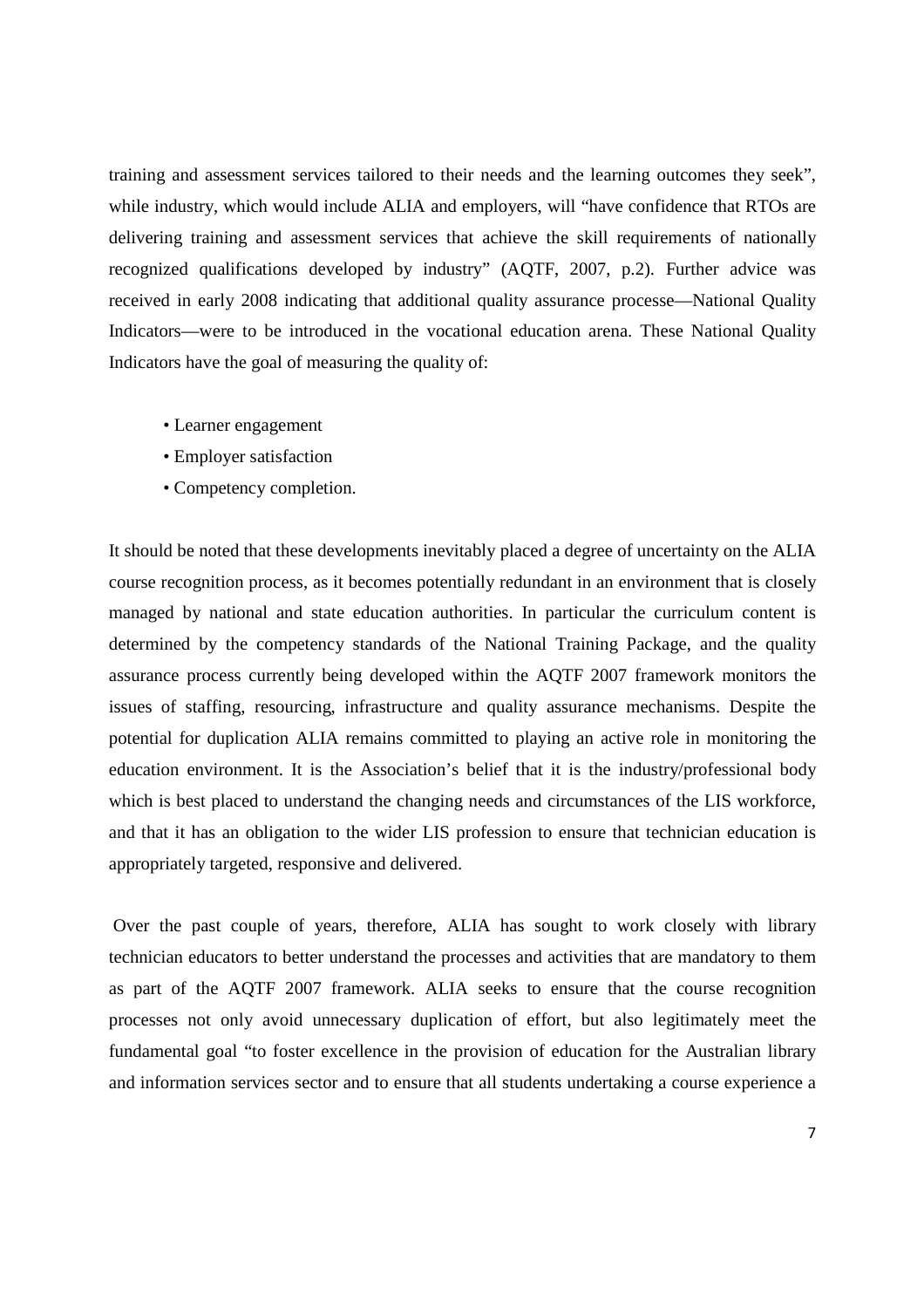quality program, with an appropriate curriculum delivered effectively and supported by the required resources" (ALIA, 2008). The educators' PD days sought to add an industry perspective on the quality assurance processes required by the AQTF; to build on the desired community of practice which could add strength and engagement to paraprofessional education in the Australian library sector; and to prepare educators for the program of site visits in 2009. Site visits were a long-established part of the course recognition process, and it was ALIA's belief that although expensive, they added an important element of personal engagement and scrutiny that could not be achieved by other mechanisms. Indeed in an environment which now involves multiple levels of secondary accountability, the Association believes that site visits by a panel of LIS professionals is a unique and increasingly important component of what ALIA delivers in terms of education management.

#### **The ALIA course recognition process**

The 2008 meeting of library technician educators focused specifically on the content and structure of the course recognition questionnaire and the program of site visits scheduled for 2009. This forum provided an opportunity for the educators to work collaboratively and discuss strategies to help implement a uniform course recognition process whilst considering the diversity across the different institutions. Several issues were highlighted, specifically those associated with the importance of ALIA maintaining the quality of standards for the industry. Participants reviewed the content and structure of the course recognition questionnaire, which included:

- The ALIA criteria for course recognition
- The content and structure of the course recognition questionnaire
- The program for site visits
- Mutual expectations for the visit (educators and the visiting panel).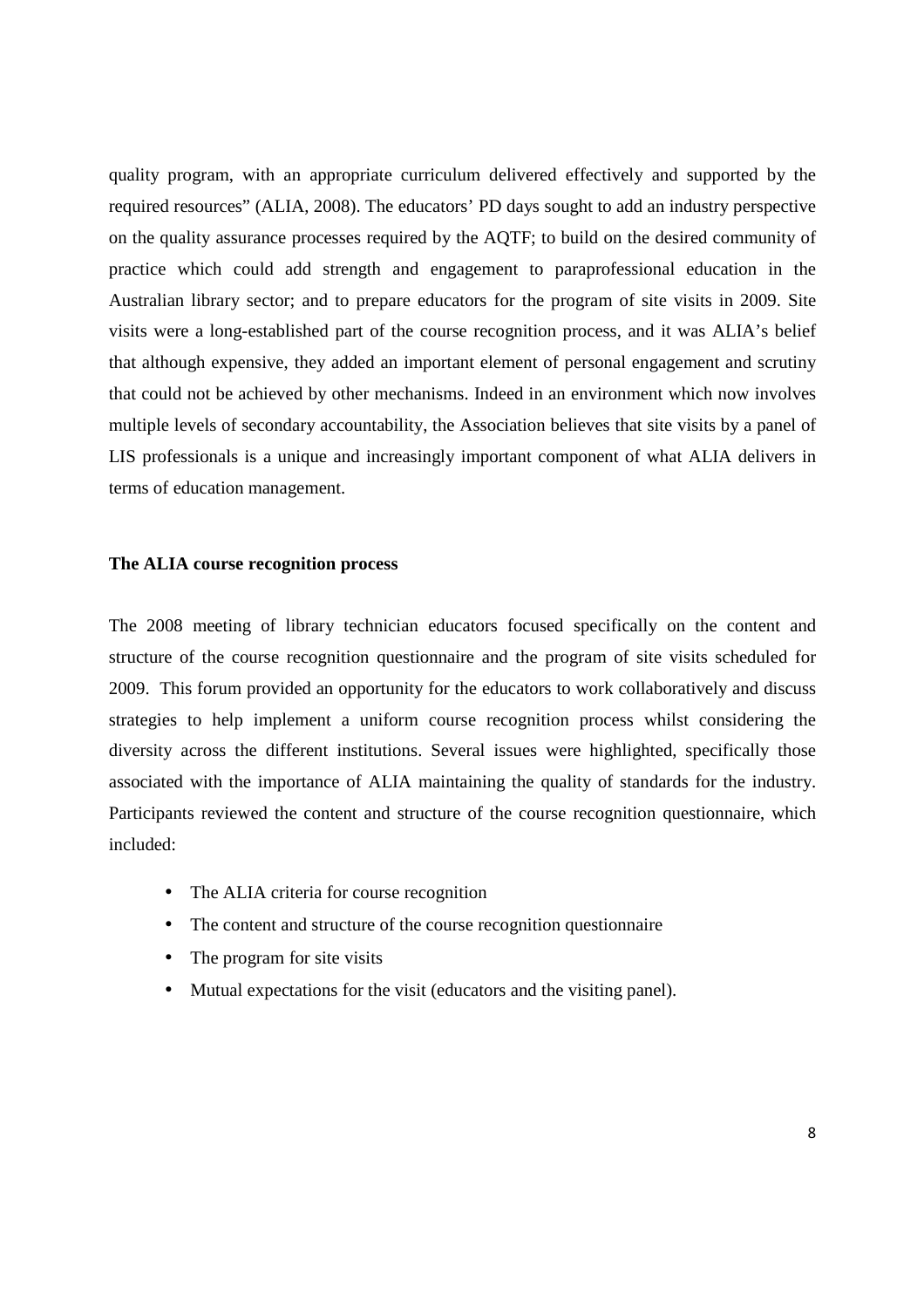The 2009 Library Technician Educators' PD meeting will provide an opportunity to share and discuss some of the outstanding work undertaken in this sector with the goal of encouraging continuous improvement across the domain of library education.

The course recognition visits commenced in February 2009 and will be completed in June 2009. There are three members of the course recognition panel. The Chair of the course recognition visit is a member of ALIA's Education and Professional Development Standing Committee and a leading LIS educator .The Chair's role is to preside over the panel ensuring that it completes assessment of the course content according to the ALIA policy on the core knowledge, skills and attributes. The second panel member is a local practitioner and brings a great deal of experience, knowledge and local understanding of the immediate library technician community. The third panel member is the ALIA Education Manager who provides executive support and seeks to ensure alignment between educational policy and practice. As a lead up to the course recognition site visits and to streamline the process for the key stakeholders, ALIA organised a range of activities and events:

- A series of teleconferences: to enable library technician educators to pose questions for ALIA and the panel members relating to the course recognition process.
- A Library technician educators' wiki: to assist in streamlining communication between ALIA and library technician educators. It is a space to share issues, concerns and resources.
- A monthly library technician educators' bulletin: to provide answers to frequently asked questions and to provide a channel of open communication about the course recognition process.

At this stage of the course recognition process, the panel has visited ten out of fourteen institutions. To date it has been a valuable learning process for all involved, including the staff of ALIA, library technician educators, the panel members and other participants involved in the visit. The visit involves the panel meeting with industry representatives, employers, students/graduates, teaching staff and Head of School/Campus Manager. Each site visit results in an evaluative report with key recommendations for each institution, with a comprehensive report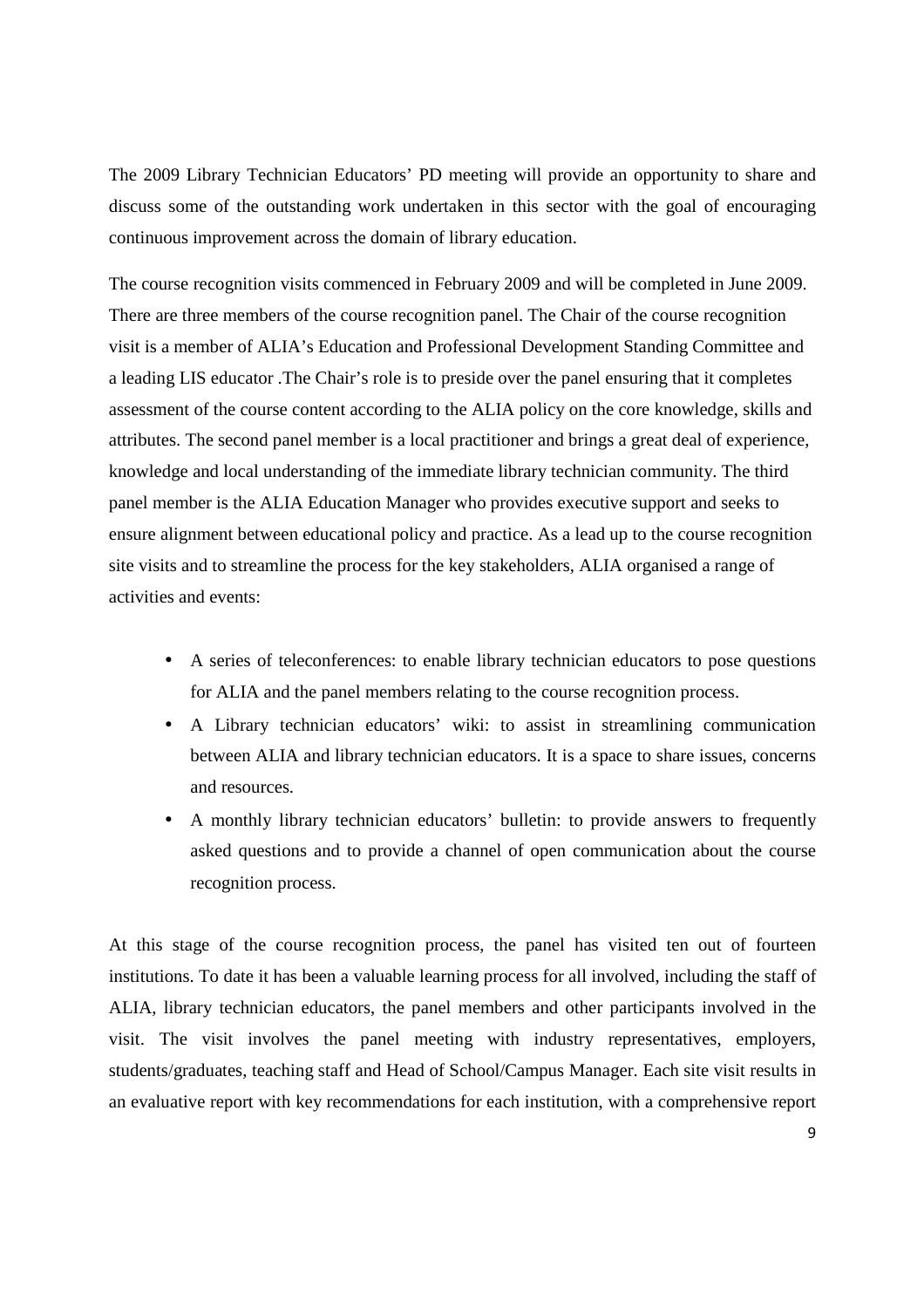on 'the state of the nation' to be released in October 2009. The panel has initiated is own quality assurance mechanisms, with all course coordinators and local panel members invited to compete an online survey about the effectiveness and value of the course recognition processes. Heads of School and Campus Managers will also be invited to participate in semi-structured interviews. The data will be collated, to augment the final national report on library technician education in Australia.

ALIA's aim is to work more openly and more collaboratively with all key stakeholders in the course recognition process. The issues and challenges to be discussed at a national level are likely to encompass:

- The amount of time and human resources it takes to prepare for the course recognition visit (on the part of the educators, the Association and the panel members)
- Communication with students/graduates to encourage them to participate in the course recognition visit
- Strategies to formally engage the educators and the Association with the industry employers
- The relevancy and currency of the National Training Package to articulate the current and emerging industry needs

It has been acknowledged that the process is unique as, to date, no other Association has embarked on a whole of sector approach to the quality of education in the VET sector. ALIA has begun to meet with related information Associations to discuss the issues inherent in course recognition/accreditation. Partnerships between these information associations have the potential to lead towards the development of best practice in course evaluation.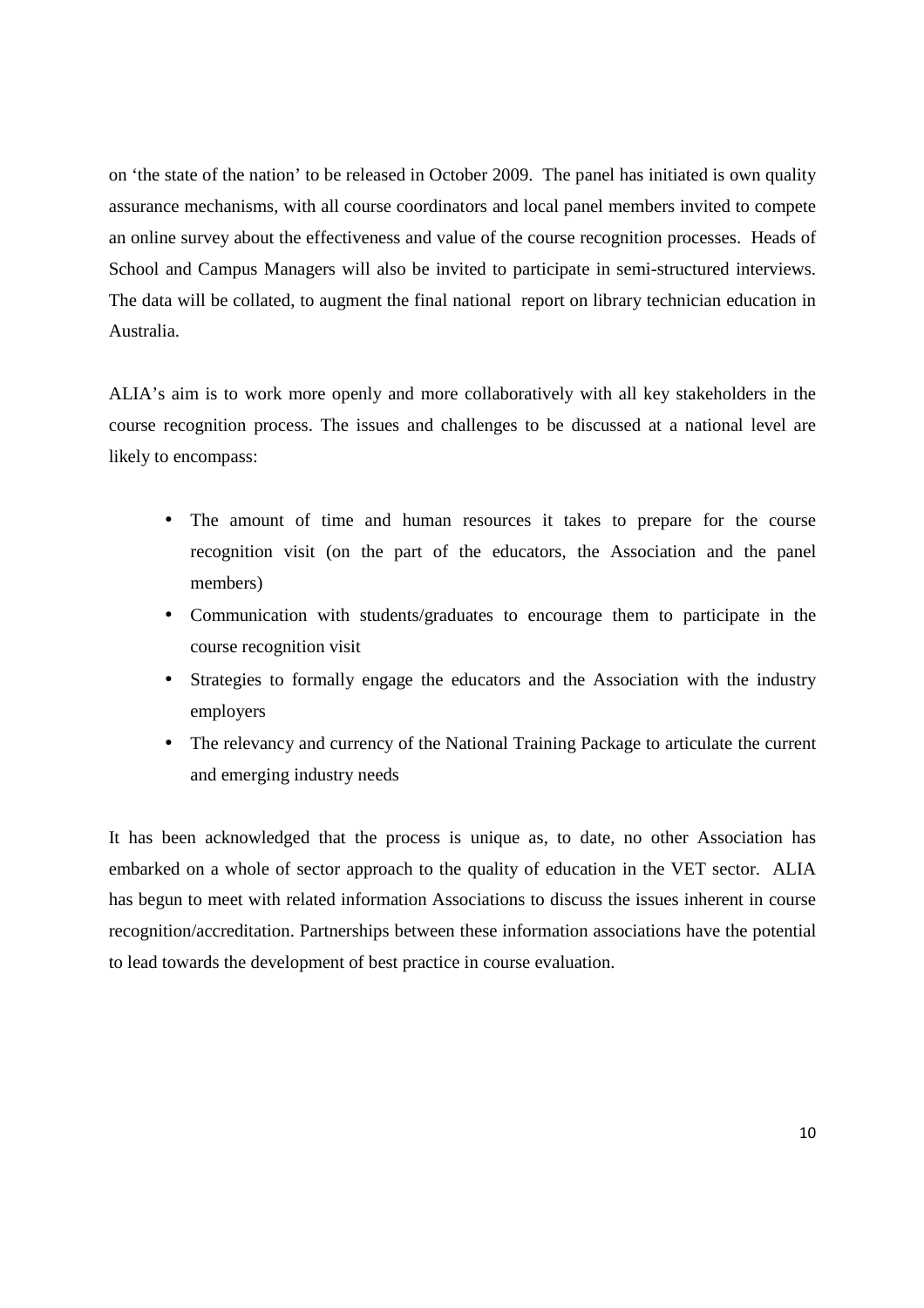# **Conclusion**

The course recognition process in the LIS sector seeks to align ALIA's education policies with actual practice in vocational education. Traditionally, through the course recognition process, ALIA has sought to "work collaboratively with educators and training providers, employers and practitioners to promote the development and continuous improvement of courses in library and information management" (ALIA 2005b). Beyond this, ALIA has been working directly with library technician educators since 2006 to encourage peer review of teaching practice and to consider the impact of current and emerging industry trends on the Museums and Library/Information Services Training Package.

The work on the peer review element of the course recognition is ongoing. To date it has been easier to make headway in restructuring other elements of course recognition, including the reporting requirements and site visits. The current ALIA Education and Workplace Learning Standing Committee is, however, convinced that peer assessment — requiring technician educators to work collaboratively in developing and applying particular elements of accountability — will help to ensure the spread of best practice throughout the sector. It is also a form of quality assurance not being undertaken by other bodies and one which the Association is particularly well placed to implement.

There has been a danger that the idea of course recognition *per s*e might be regarded by some technician educators as a negative process, with the professional association wielding the 'big stick', rather than inviting educators to consider the role they can play in enhancing the quality of teaching and learning and thereby strengthening the LIS industry. It is a further benefit of the site visits that they provide the Association—through its visiting panel—to assure educators that course recognition is designed to be a positive and supportive exercise. ALIA's goal is to encourage industry to increase their interest in matters of education, to open the dialogue and to build valuable partnerships between educators and practitioners, and to ensure that the LIS sector has a workforce with the knowledge, skills and attitudes that will ensure a strong and enduring future.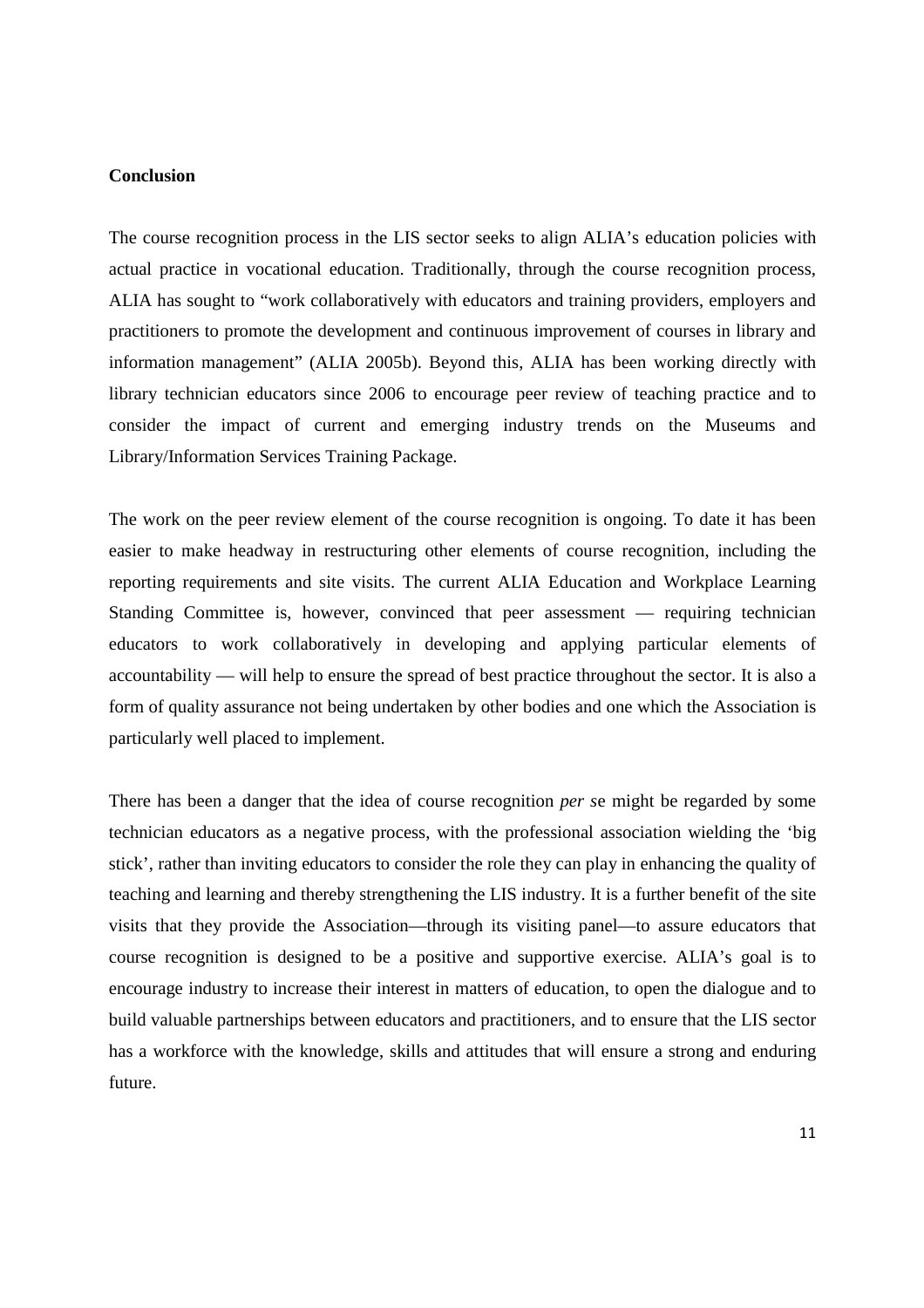This paper has provided a historical view of formal recognition of library technician courses, considered the issues impacting on course recognition of paraprofessional LIS programs and presented a case study of the current ALIA course recognition process. It is hoped that this whole of industry approach will result in a deeper understanding of good practice that library technician educators can effectively draw on to support and further develop their programs. This unique opportunity will enable library technician educators to benchmark their activities against those of other institutions, to reflect on their programs, to share resources, to develop partnerships and to form new and exciting groups which will not only stimulate innovative education programs but also sustain the future of the industry.

## **References**

Australian Library and Information Association (ALIA) (2005a). Library and information sector: Core knowledge, skills and attributes*.* Retrieved on February 28, 2009 from http://www.alia.org.au/policies/core.knowledge.html

Australian Library and Information Association (ALIA) (2005b). Courses in library and information management. Retrieved on February 28, 2009 from http://www.alia.org.au/policies/education.role.html

Australian Library and Information Association (ALIA) (2005c). ALIA's role in education of library and information professionals. Retrieved on February 28, 2009 from http://www.alia.org.au/policies/education.role.html

Australian Library and Information Association (ALIA) (2006). ALIA Education: National Training Package. Retrieved on February 28, 2009 from http://www.alia.org.au/education/ntp.html

Australian Library and Information Association (ALIA) (2008). ALIA recognition of courses: Criteria for the recognition of first award courses in library and information management at librarian and library technician level. Retrieved on February 28, 2009 from http://www.alia.org.au/education/courses/criteria.html

Australian Qualifications Framework Advisory Board (AQF) (2007). *Australian Qualifications Framework.* Retrieved on April 28, 2008 from http://www.aqf.edu.au/